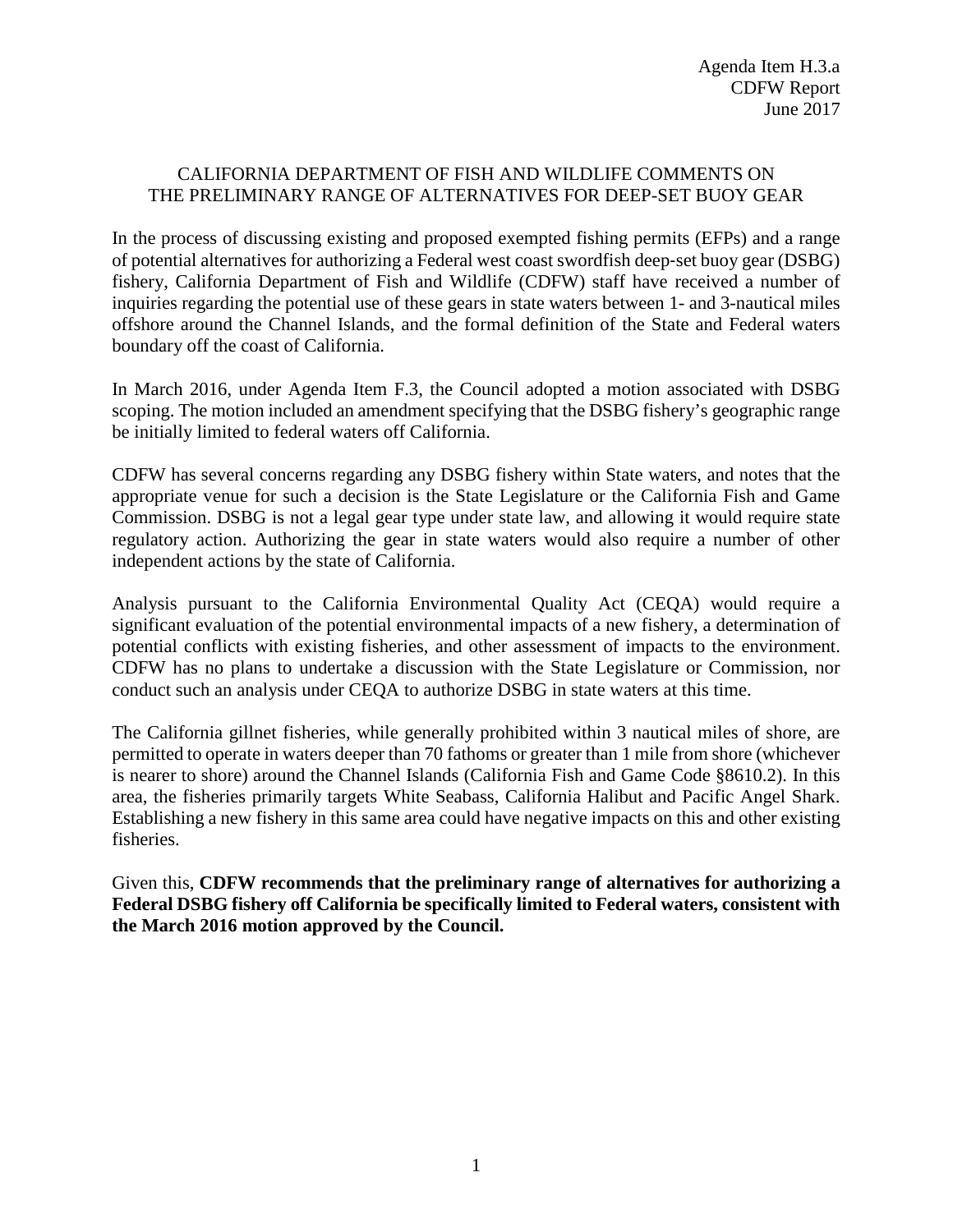## State Waters Definition

State waters are generally defined by the Submerged Lands Act (SLA, United States Code 43 §§1301-1315) as "a line three geographical miles distant from [a coastal state's] coast line or, in the case of the Great Lakes, to the international boundary." A geographical mile (hereafter referred to as mile) is, for all practical purposes, the same as a nautical mile, measured as 1 minute of arc along the equator or approximately 6,076 feet. SLA grants states the rights to submerged lands under these waters and natural resources within them. While the defined boundary is 3 miles offshore, SLA includes provisions for states to extend their boundaries further from the coastline.

California has extended its boundary in a variety of locations beyond 3 miles from shore (e.g., across the mouth of Monterey Bay and several locations around offshore rocks in far northern California). It is important to note that, because the Channel Islands are part of the State, the State Waters boundary also extends 3 miles offshore each of the islands. These boundaries are incorporated into navigational charts and on chart plotters now in common use.

The California State Waters boundary has been challenged on multiple occasions in Federal courts. On 15 December, 2014, a final decree was made by the United States Supreme Court, defining the boundary with specific waypoints and directions (Figure 1).